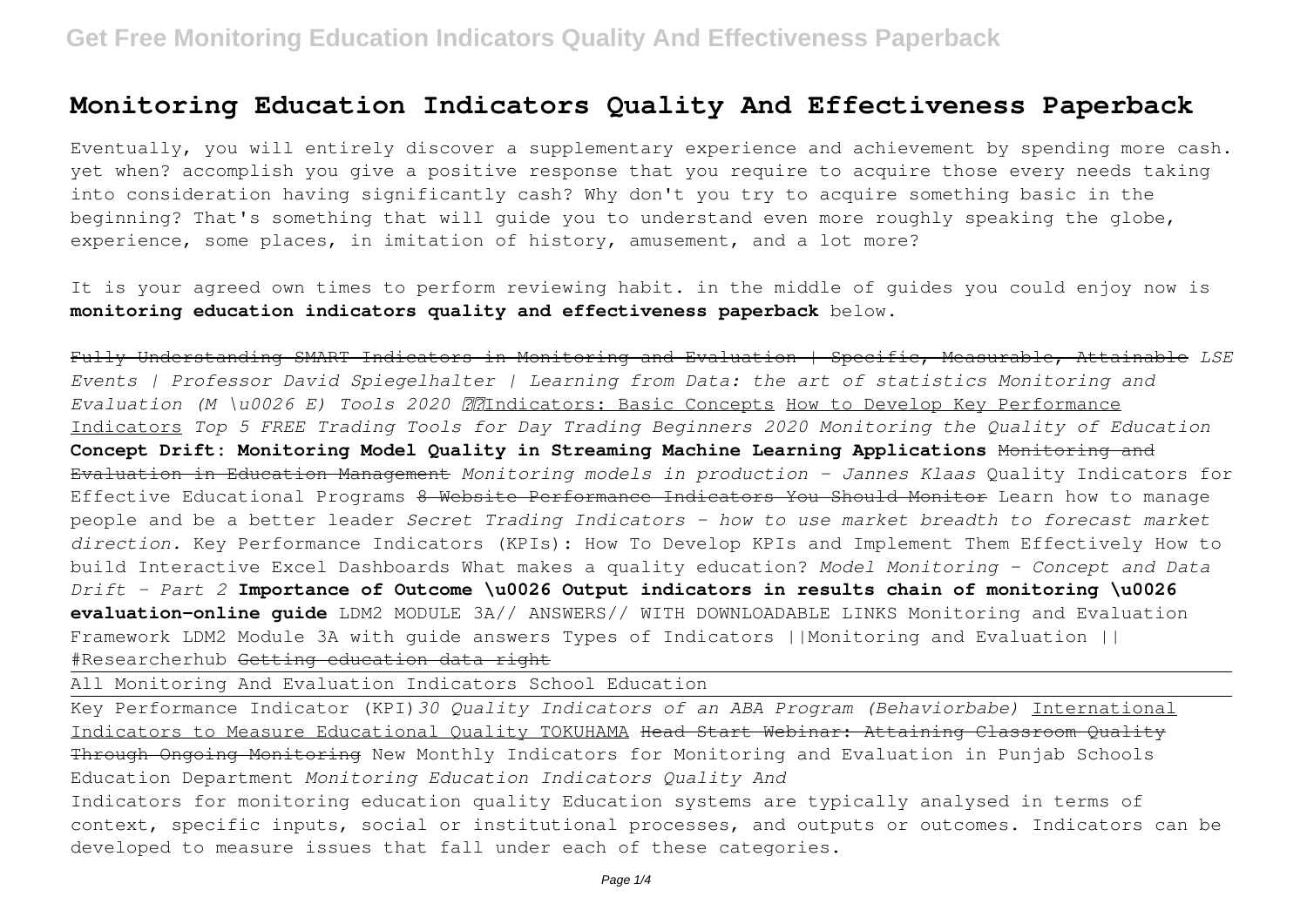## **Get Free Monitoring Education Indicators Quality And Effectiveness Paperback**

### *Quality and learning indicators | Unesco IIEP Learning Portal*

Get this from a library! Monitoring education : indicators, quality, and effectiveness. [Carol Taylor Fitz-Gibbon] -- In this text, the author draws on her experience as creator of the ALIS project (A-Level Information System), a quality monitoring and feedback system in use in many parts of the UK. She asks the ...

## *Monitoring education : indicators, quality, and ...*

This report contains more than 35 key structural indicators on education policies in six areas: early childhood education and care (ECEC), achievement in basic skills, early leaving from education and training (ELET), higher education, graduate employability and learning mobility. Policy context.

## *Structural Indicators for Monitoring Education and ...*

Monitoring The Right To Education Using Indicators. A high net enrolment rate (NER) denotes a high degree of enrolment in education by the official school-age population. NERs below 100% provide a measure of the proportion of primary school age children who are not enrolled at the primary level.

## *Indicators Selection Tool | Monitoring Guide* Monitoring Education: Indicators, Quality and Effectiveness: Fitz-Gibbon, Carol Taylor: Amazon.sg: Books

*Monitoring Education: Indicators, Quality and ...*

Monitoring and evaluation is an essential process within providers, forming a fundamental part of the academic cycle. This Theme offers advice to providers on aspects of the higher education experience that require monitoring and evaluation, enabling providers to think about how learning opportunities for students may be improved.

## *Monitoring and Evaluation - Quality Assurance Agency for ...*

this report identifies 13 indicators of school quality that recent research suggests are related to student learning and reviews the national data showing the current status of our schools. These indicators, and the quality of the data describing each, are summa-rized in Figure ES.1. The figure illustrates that these school quality factors can affect

# *Monitoring School Quality: An Indicators Report* Basic principles of monitoring and evaluation 6 When choosing performance indicators, it is important to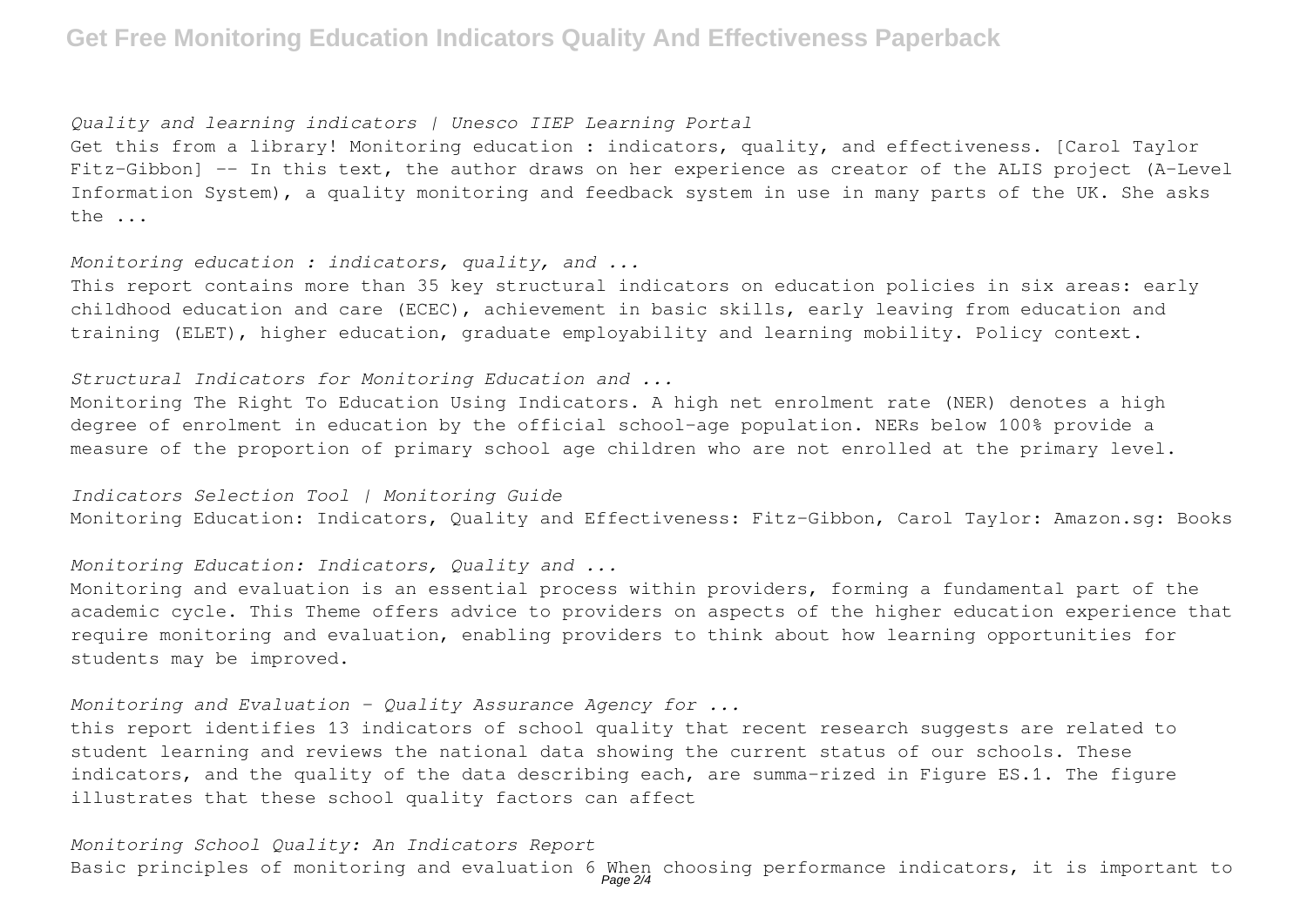## **Get Free Monitoring Education Indicators Quality And Effectiveness Paperback**

identify indicators at all levels of the results chain, and not just at the level of outcomes. Information on process is useful for documenting programme implementation over time and explaining differences across programme sites.

#### *BASIC PRINCIPLES OF MONITORING AND EVALUATION*

Indicators are clues, signs or markers that measure one aspect of a program and show how close a program is to its desired path and outcomes. Indicators are realistic and measurable criteria of project progress. They should be defined before the project starts, and allow us to monitor or evaluate whether a project does what it said it would do.

### *What are Indicators And Types of Indicators? | Monitoring ...*

Relevant and realistic – the monitoring and evaluation system and related indicators establish levels of performance that are likely to be achieved in a practical manner and that reflect the expectations of stakeholders. Timely – indicators need to be time sensitive to change. For example, some variables are slow changing and highly variable across years (e.g. climate), meaning that progress towards outcomes can be difficult to assess over the short term.

*Identifying indicators for monitoring and evaluation ...* Monitoring Education: Indicators, Quality and Effectiveness: Taylor Fitz-Gibbon, Carol: Amazon.com.au: Books

## *Monitoring Education: Indicators, Quality and ...*

In this text, the author draws on her experience as creator of the ALIS project (A-Level Information System), a quality monitoring and feedback system in use in many parts of the UK. She asks the question "how do we get quality into education?" and uses the positive lessons of ALIS to analyze the requirements of an effective, "value-added  $q$  and  $r$  monitoring system.

## *Monitoring Education - Carol Taylor Fitz-Gibbon - Google Books*

Ensure inclusive and equitable quality education and promote life-long learning opportunities for all – Indicators and a Monitoring Framework Goal 04. Ensure inclusive and equitable quality education and promote life-long learning opportunities for all

*Goal 04. Ensure inclusive and equitable quality education ...* Monitoring Education Participation Frameworks for assessing EMIS quality 41 Education Data Quality<br>Page 3/4